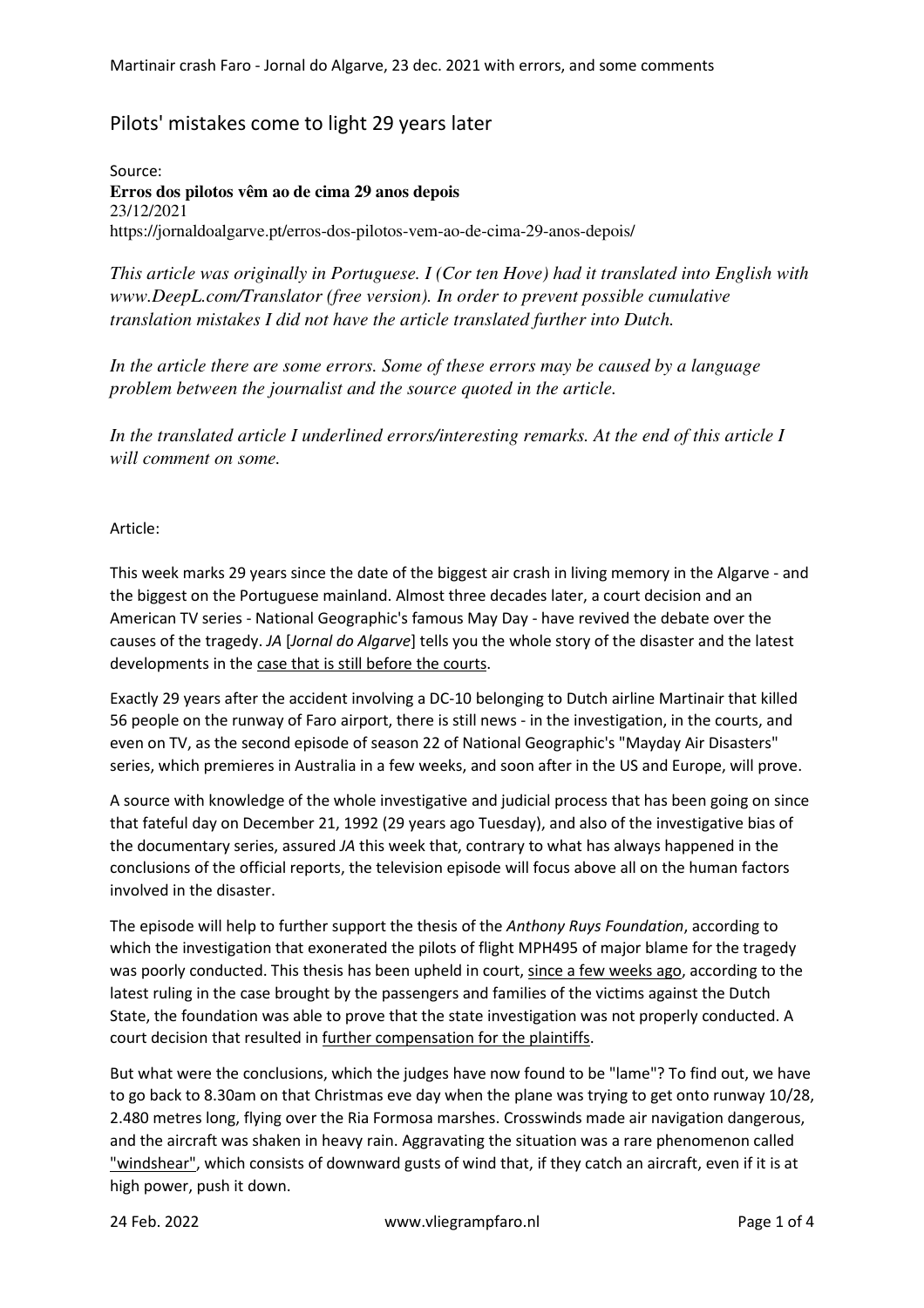"The plane landed, hit, went off the runway and was turned upside down. It broke into two pieces," they described on the spot

## *Rare phenomenon pushes plane down*

According to the source we have been quoting, who does not wish to be identified, this rare phenomenon caught the aircraft in mid-flight, on approach to the runway, and to compensate for the weather influences, the pilots decided to enter zero speed, that is, in practice, to "brake hard", causing the plane to suddenly lose speed. This "braking" and the consequent speed of almost zero, causes the aircraft to lose support and fall very quickly over the runway, from an estimated height of 150 metres. After all, the so-called air cushion (a bit like the balance in two-wheeled vehicles) only works when there is speed. With less speed, the windshear is even more relentless. It was 8:33 when contact with the runway was made.

According to our source's description, "the contact with the pavement is too sudden, too intense. The energy load is very high and this load was excessive for the structure of the plane. The right side gear, which absorbed the greatest amount of energy, broke and pierced the right wing and the fuel tank. And the first explosion occurred. The plane goes off down the runway. The structure can't withstand the forces it's subjected to. Then it ends up going off the runway". Technically, there was an ARC (Abnormal Runway Contact), a faulty contact with the runway. In practice, a serious accident occurred and 56 of the DC10's 340 occupants (327 passengers and 13 crew) died. Among the dead were two flight attendants. There were 106 seriously injured and 178 uninjured or lightly injured.

Among the passengers were 12 children and eight babies, in a crash that had 284 survivors: a rate of 84% survivors, considered high, which led some to say that - apart from the terrible tragedy for the victims - it was a "Christmas miracle". Most of the 56 who lost their lives, 45, died of charring, 10 of head trauma and 1 of asphyxiation.

# *An official report without "human factors"*

According to the passengers' association, which has always accused the pilots (in practice, the copilot, since he was the one who single-handedly brought the plane down) of Dutch nationality of crucial flight choices, arguing that instead of braking, they should have "borne down" the plane even before contact with the runway, a technical term meaning to increase speed, aborting the landing and "getting out of there".

An alleged error in evaluating the intrinsic conditions of the flight made them insist on landing, against all odds, leading the aircraft to ignite, crash and break up.

But these pilot responsibilities do not appear in the "rosary" of the official report, which attributes the causes of the accident to two factors, without ever directly blaming the two men in the cockpit (there was a third, a flight engineer), using what experts call "human factors": the very high rate of descent caused by the reduction in overall speed and the crosswinds are the two "probable causes" of the disaster. Then, says the official report, there are the contributory factors, which are eight in number: the instability of the approach, the premature reduction in power, the incorrect wind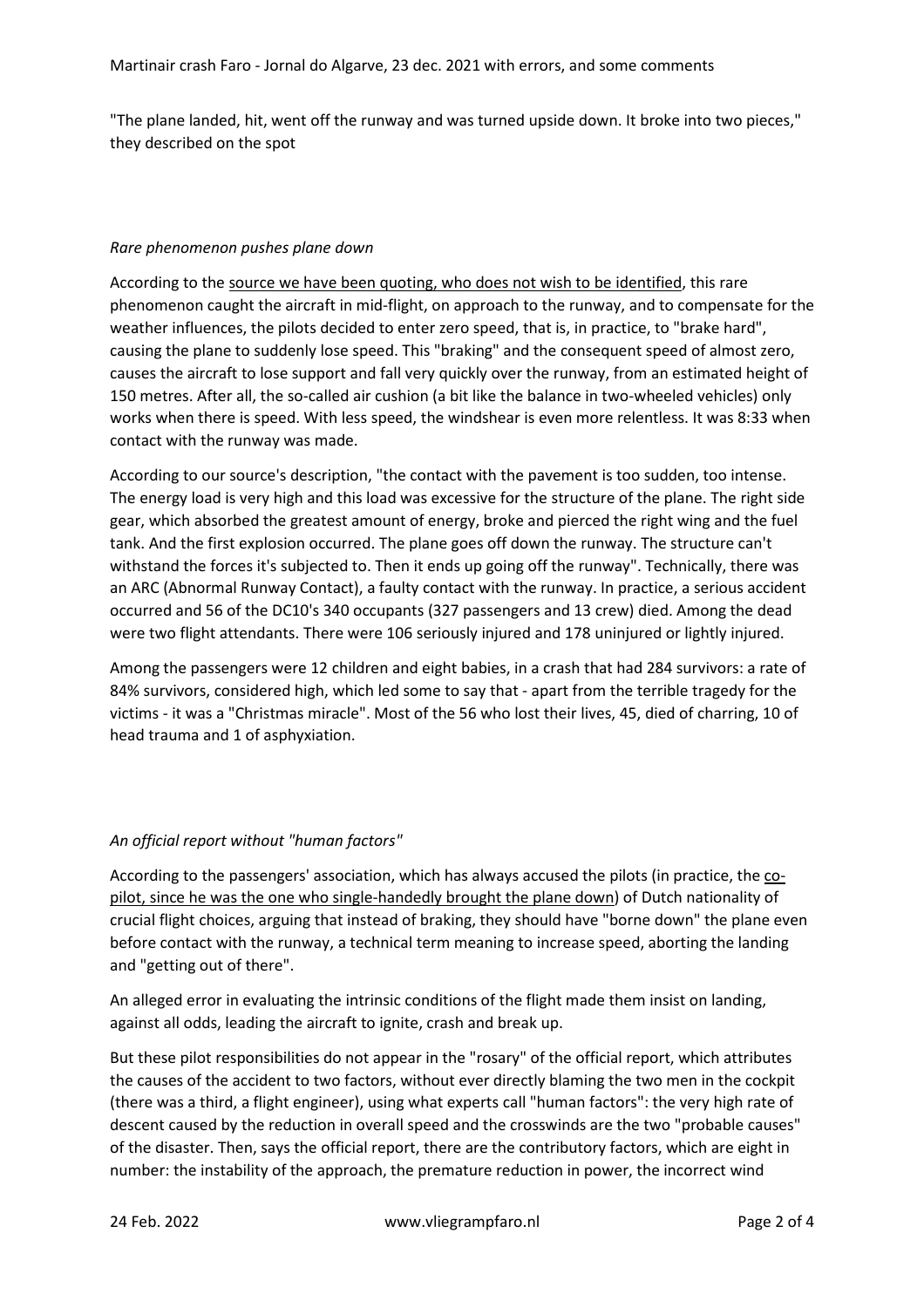information provided by the air traffic controller. Also the absence of approach lights, incorrect assessment by the crew of runway grip conditions, automatic aircraft control mechanisms having been switched off too early. Late action by the crew to increase power. Degradation of the wing lift coefficient, caused by heavy rain.

## *A cascade of lawsuits*

The report's failure to mention the "human factor" displeases passengers and relatives of the fatal victims, but also the Portuguese government, which has taken *Martinair* to court and accused the captain of negligent homicide. The Court of Évora acquits him. And *Martinair* sues *Ana Aeroportos*, which it accuses of having given incorrect information to the pilots about the weather conditions. But the two parties end up reaching an agreement, with money in the middle.

Then the war moved on to the *Anthony Ruys Foundation*, of passengers and relatives, who put *Martinair* and the Dutch state in court. According to them, *Martinair* would be guilty of the incorrect piloting actions of its aviation employees. And the state would be responsible for omissions and a badly conducted investigation process in Amsterdam and The Hague. This process against *Martinair* has always proved right for the company. Until now, the courts have always safeguarded the pilots' actions.

And it is because of all these setbacks of the passengers' representatives that the latest court case against the Dutch state, which the foundation won and according to which the case was badly handled by the official bodies of Amsterdam and The Hague, of what is now called the Netherlands, gains even more emphasis.

Specifically, the Dutch judge swears, the state manipulated information, conditioned the investigation, interfered in it, and truncated the translation of the original document into Portuguese.

In contrast to this discrediting of the investigation is another *new development, also in recent weeks, although still without judicial force: the Dutch state has recently launched a new investigation into the right-hand train*, whose breakdown caused the fuel tank to ignite, because a few years ago a mechanic at *Martinair* (which has since been taken over by the *KLM/Air France* consortium) told Dutch TV that, as the person responsible for maintaining the aircraft, he was coerced into giving the go-ahead for the use of that train, which should already have been replaced twice. He accused the company of forcing the plane to use that train once again. The train had weaknesses, according to the mechanic.

The TV interview forced the Dutch Public Prosecutor's Office to do a new investigation into that right train. And that investigation ended last week. Conclusion: the train was flawless. So the official thesis that the plane was in perfect condition continues. It is not yet known whether there will be judicial reactions but it is strongly suspected that this case will probably persist beyond the three decades since the disastrous event that gave rise to it.

The question of the alleged guilt of the pilots is a subject dear to our source, who puts this guilt into perspective, stressing that there was no malice or even negligence in the management of the landing, so that "one should not speak of guilt, much less before the courts have ruled". And none have ruled on guilt.